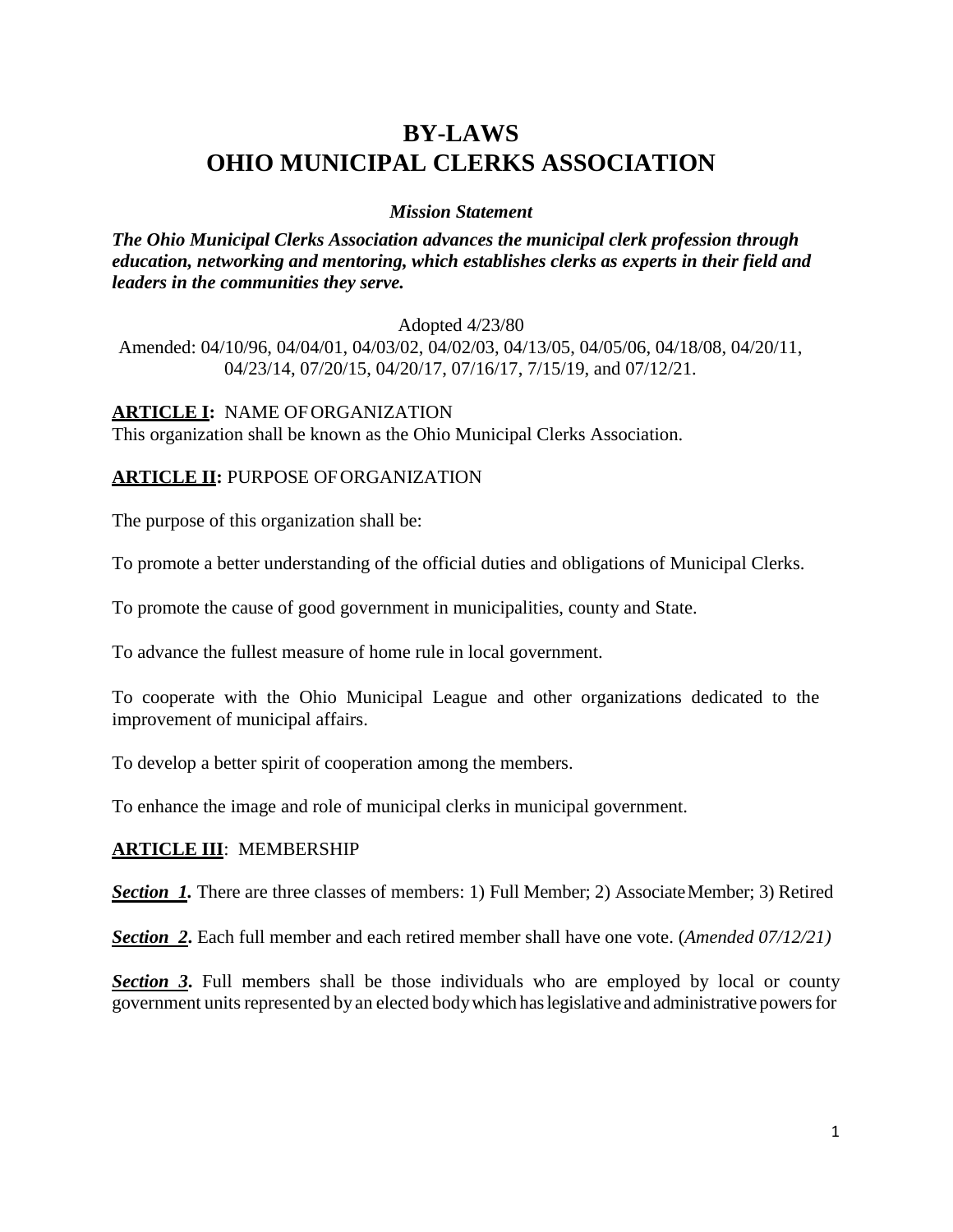multiple functions. Full members may be those with the title of clerk of council, municipal clerk, clerk/treasurer, village fiscal officer or any similar title and whose core duties include responsibility for the majority of the following:

- 1. Secretary to the elected body;
- 2. Meetings of that body and any subordinate committees, boards or commissions;
- 3. Preparation of agendas/minutes and official documents of such bodies;
- 4. Maintenance and preservation of bylaws, ordinances or other legal instruments of the elected body;
- 5. Fiscal responsibility for village form ofgovernment;
- 6. Custody of the municipal seal and the execution of official documents;
- 7. Management of records andarchives of the elected body;
- 8. Administration of oaths of office and document certification.

**Section 4.** Full membership may also be offered to Deputy/Assistant Clerks working in the clerk's office if their core duties include some of the duties listed above.

**Section 5.** Associate membership (non-voting) shall be open to individuals employed by a local government unit or other body as defined by policy and those individuals who can demonstrate a commitment to the mission and purpose of the organization. Associate members include:

- a) Employees of local governmentunits;
- b) Individuals in transit between municipal jobs; and
- c) Others, at the discretion of the board, not eligible for voting member status.

**Section 6.** Retired membership shall be open to any clerk who has retired from the profession and was formerly a member of the association. A retired clerk shall have voting privileges. A retired clerk may serve on any committee as a member or as a chair, at the discretion of the President. A retired past president shall pay no dues but will have voting privileges and may serve on any committee as a member or as a chair at the discretion of the president.

## **ARTICLE IV.** DUES

**Section 1.** Each member of the Association shall pay annual dues. Only members whose dues are paid currently are considered in good standing. The payment of membership dues on behalf of any municipal corporation by any person or entity shall constitute payment of the municipal corporation.

*Section 2***.** Dues for memberships shall be fixed by the Executive Committee and shall be for the calendar year beginning January 1, 2018. Said amounts for dues shall continue in effect until changed by the Executive Committee. No dues shall be required of retired past presidents. *(Amended July 16, 2017)*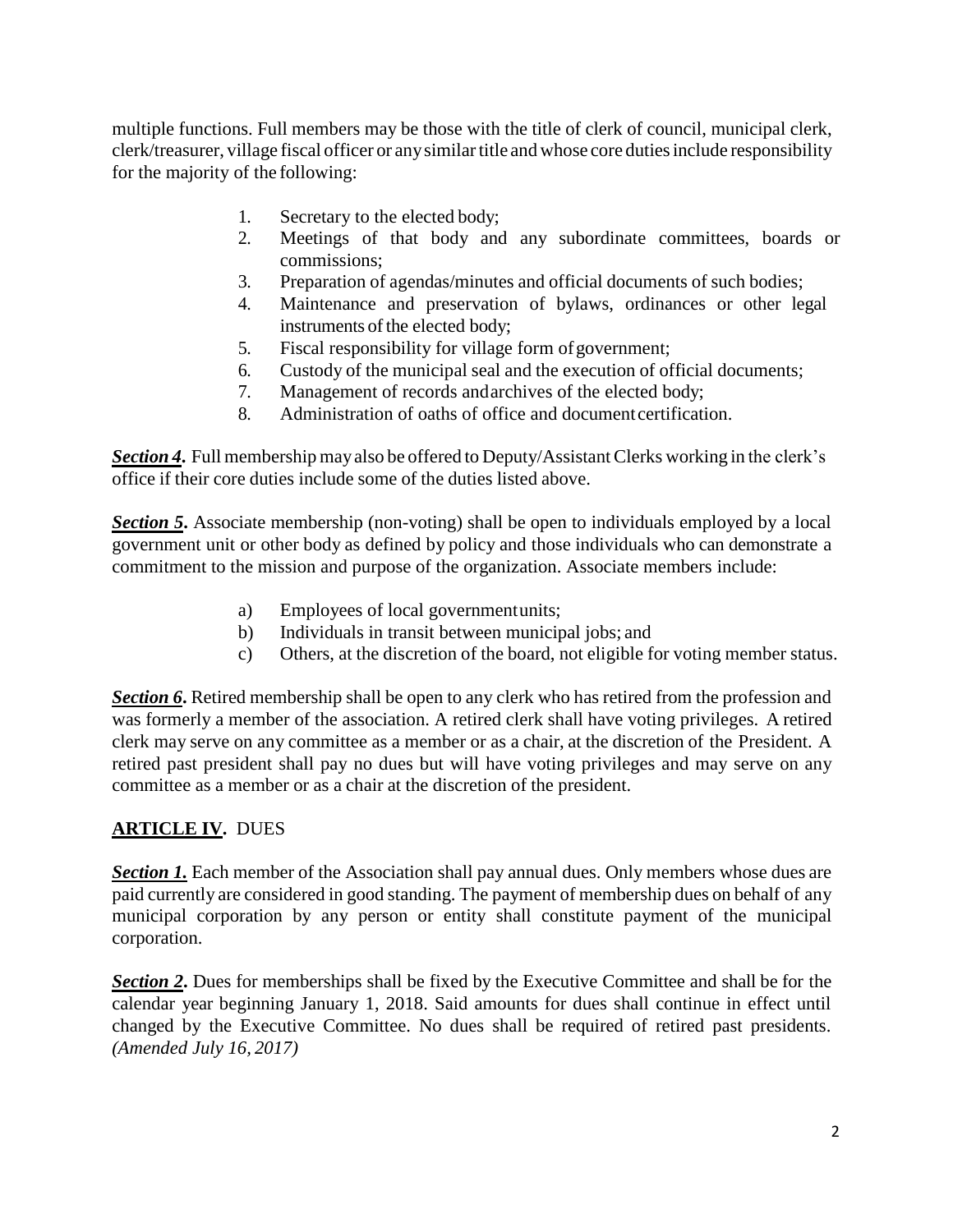## **ARTICLE V.** FISCAL YEAR

**Section 1.** The fiscal year for the Association shall commence on January 1 and shall end December 31 of each year beginning January 1, 2022. *(Amended 07/12/21)*

## **ARTICLE VI.** EXECUTIVE COMMITTEE.

**Section 1.** The Executive Committee of the organization shall consist of the officers and the board of directors. All Past Presidents of the association who are in good standing, except for immediate past president, shall be non-voting members of the Executive Committee. When deemed necessary, the Executive Committee may appoint an administrator to assist in the handling of the affairs of the association. The Executive Committee shall exercise such powers and control as are usually exercised by governing boards and shall, in the interim between meetings of the association, have control of the affairs of the association with power to act in its behalf. A majority of the Executive Committee shall constitute a quorum for the transaction ofbusiness.

**Section 2.** The Officers of this Association shall consist of President, Vice-President, Secretary, Treasurer, and Immediate Past President. All Officers shall have served on the Board of Directors for a full term by either completing their full three (3) year term or having three (3) full years of service on the Board to include a combination of a partial term appointment and a partial elected term may be eligible to serve as an Officer of the Association. The Vice President, Secretary and Treasurer will be elected at the annual meeting. The Vice President will be elected for an ascending three year term – Vice President, to President, to Immediate Past President. The Secretary and Treasurer will be elected to serve three (3) year terms. The Officers currently seated in 2015 will continue to ascend to the next higher office. In 2015, A Treasurer will be elected for a three (3) year term. In 2016, a Secretary will be elected for a three (3) year term. In 2017 and each year thereafter, a Vice President will be elected for a three (3) year ascending term as described above. *(Amended July, 2019)*

**Section 3.** In addition to the above officers, there shall be a Board of Directors consisting of 12 persons, six of whom shall be representatives of member cities and six of whom shall be representative of member villages. This requirement (six village and six city members on Board of Directors) may be waived by the majority vote of the Executive Committee. All Directors shall be Clerks with at least two years' experience in active service and have held membership in the Association for at least two years.

*Section 4.* The term of office for Directors shall be three years. Each year the term of two Directors representing member cities and two Directors representing member villages shall expire. No Officer or Director shall be eligible for more than one successive full term in the same office. The terms of office for all Officers and Directors shall commence on January 1 of the calendar year beginning January 1, 2022. For the purpose of establishing initial rotation, at the first meeting of the Executive Committee following establishment of these By-Laws, the Board of Directors shall determine the time of expiration of each position on the Board. From then on, all terms shall be for three years. No elected Officer or Director shall hold office for more than 90 days after he/she ceasesto be an officer of a municipality, except that in the case of retirement from public office, the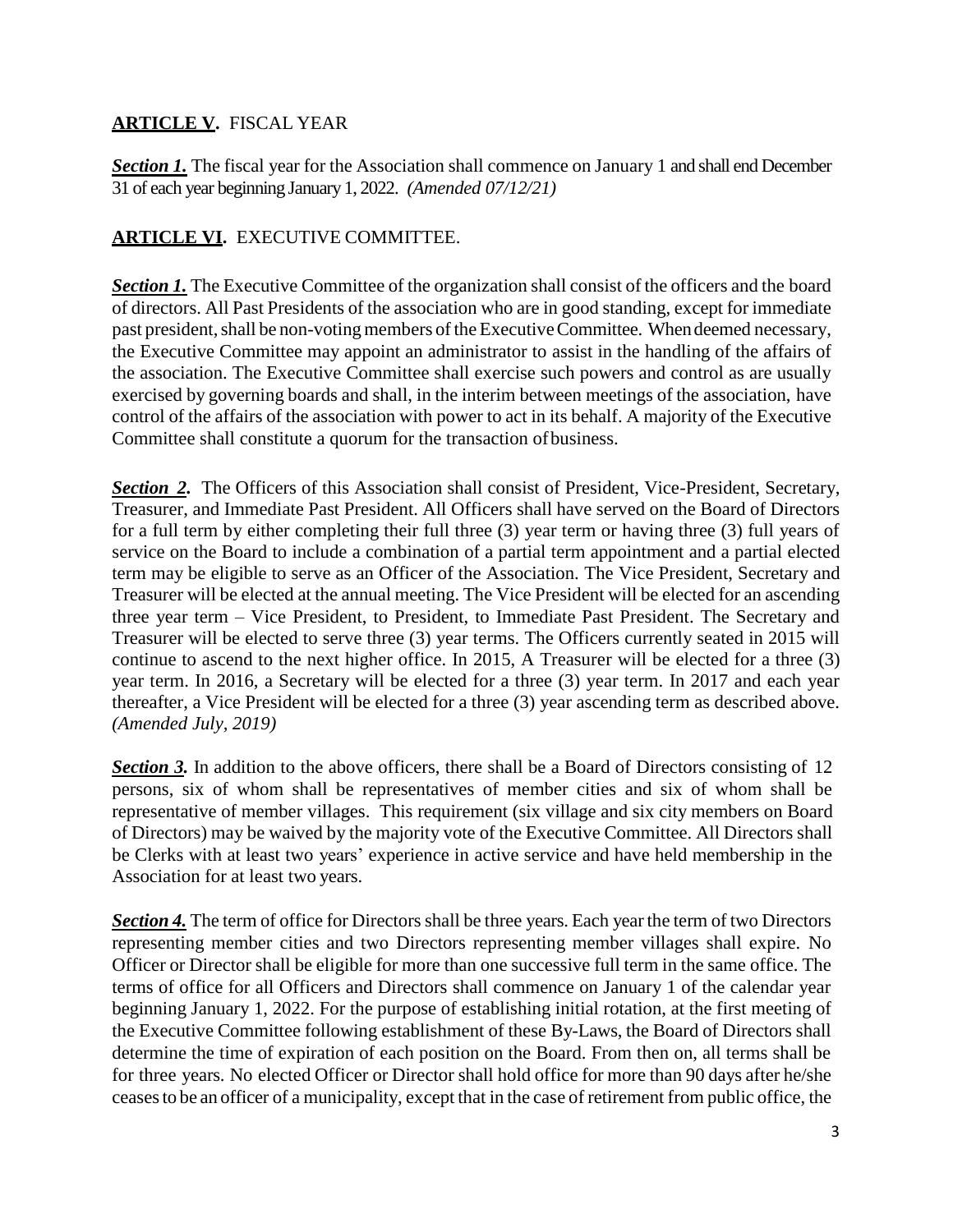Executive Committee member may serve until the end of his/her term of Association office. *(Amended 07/12/21)*

*Section 5.* In the event of a vacancy in any office except Immediate Past President, the Executive Committee shall appoint a successor to complete the term. In the event of a vacancy in the office of President, the Vice President will ascend to President and a new Vice President shall be appointed. Vacancies on the Board of Directors shall be filled by appointment by the Executive Committee. Vacancies in the position of Immediate Past President may be filled by the Executive Committee using reverse rotation of terms, or may be left unfilled at their discretion. All vacancy appointments shall be for the remainder of the unexpiredterm.

**Section 6.** The President shall preside at all business meetings of the Association or the Executive Committee, supervise all activities of the Association, and shall have such powers and duties as may be delegated to him/her by the Executive Committee consistent with the provisions of these By-Laws. The President shall arrange for an audit of the books of the Association completed during the month of August, and a report shall be given at the next regular meeting of the Executive Committee.

*Section 7.* The Vice-President shall assist the President in the discharge of his/her duties; shall serve as President in the absence or disability of the President; and shall perform such other duties as the President or Executive Committee may direct.

*Section 8***.** The Secretary shall keep the official record of the proceedings at all Association and Executive Committee meetings. All minutes shall be kept in a permanent book form and maintained by each succeeding Secretary. Keep the official record of all proceedings of the Annual Business Meeting and all meetings of the Executive Committee. The Secretary shall submit draft minutes of the Annual Business meeting to be posted on the Association's website 30 days prior to the next Annual Institute. The Secretary shall also maintain the original copies of all contracts and memorandums of understanding. The Secretary shall perform such other duties as the office may require, or as assigned by the President or Executive Committee. *(Amended July, 2019 and 07/12/21)*

*Section 9.* The Treasurer shall keep a record of the financial accounts of the Association in a permanent book. This record shall be open for inspection to the members at all reasonable times. The Treasurer shall be responsible for an accurate record of the membership of the Association, notices of annual dues, and for receiving and disbursing all funds of the Association under the direction of the Executive Committee. The President and Treasurer shall be empowered to sign the checks of the Association, only one signature being required for validity. This will provide for the payment of bills if a vacancy occurs in the Office of the Treasurer. The Treasurer shall present a complete financial report for the Association at the official annual meeting. The Treasurer shall prepare and submit an annual budget to the executive committee for approval at the April executive committee meeting. *(Amended July, 2019)*